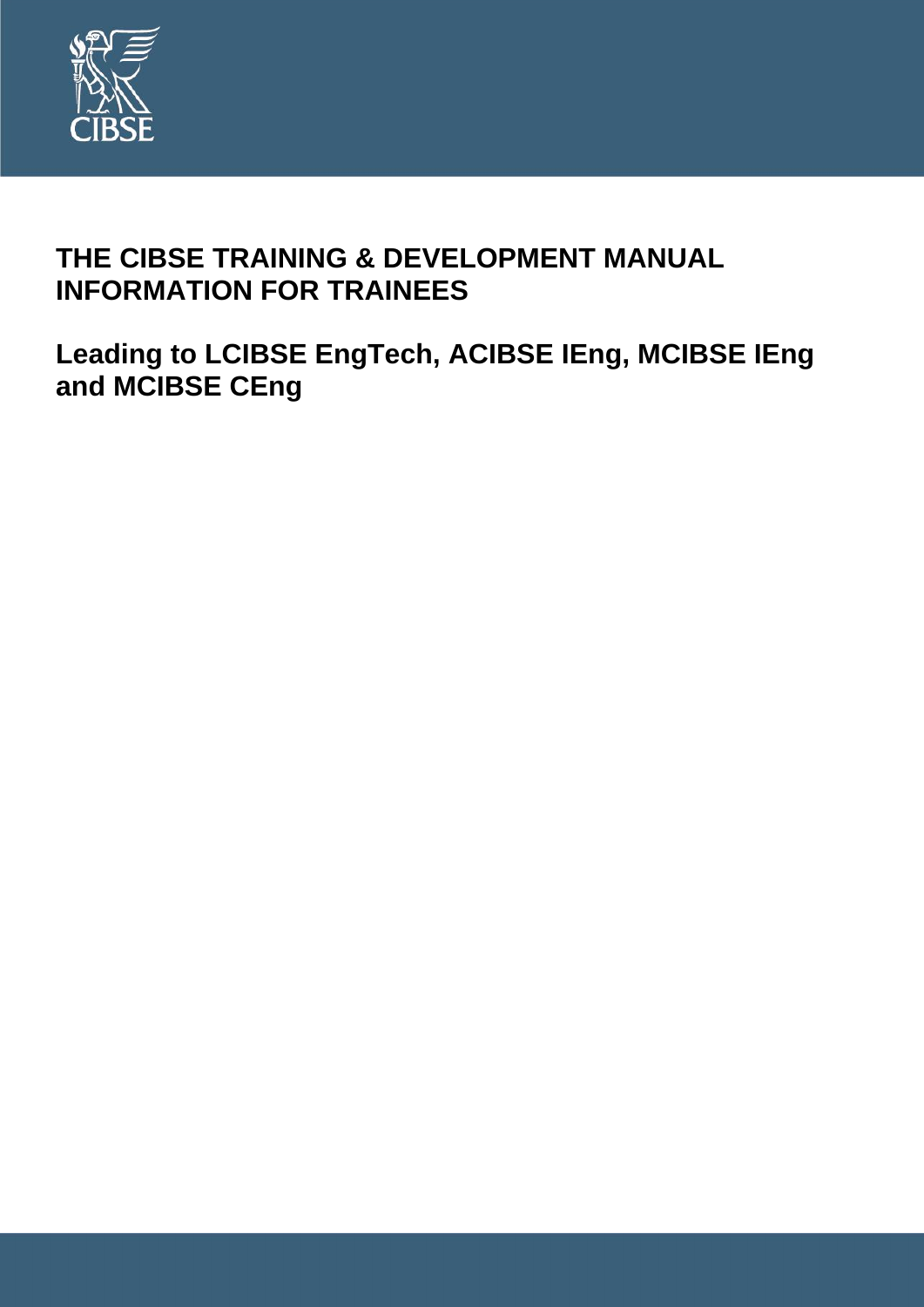

### **SECTION 1: INTRODUCTION TO TRAINING AND DEVELOPMENT (T&D)**

#### **1.1 Why Join Your Company's T&D Scheme?**

Starting the journey towards membership and registration can be a daunting task whether you are a new graduate embarking on your career or an experienced engineer wanting to take the next step in your professional development.

Joining a T&D scheme gives you the benefit of a structured support system and clear process to follow. It allows you to gather evidence throughout your career, and rather than struggling to remember projects you worked on years ago, you will have documented examples to assist you in completing your Engineering Practice Report. You will also have regular contact with a mentor who has been through the process before and should have a good understanding of the competence criteria.

Applicants who have been part of a T&D scheme usually find that they are ready to apply for membership at an earlier date, and that the process of applying is easier for them.

#### **1.2 Why Gain Professional Registration?**

Gaining professional registration with the Engineering Council and corporate membership of CIBSE has many benefits for both you and your employer. Registration sets you apart from other engineers who are not registered – you may find it easier to gain a promotion or that your pay compares favourably with nonregistered peers. It allows you to prove your knowledge, understanding and competence in the Building Services Engineering industry, and demonstrate your commitment to professional standards. Your employer has the assurance of knowing that their employees have had their competence assessed, their credentials verified and their commitment to continuing professional development established.

#### **1.3 What is Expected of You on the Scheme?**

You will be expected to:

- Meet with your mentor **at least** once every three months
- Regularly update your Objective Achieved Reports (see page x) and bring them to each meeting
- Submit an Annual Report (see page x) to your mentor at the end of each year
- Be proactive and actively seek out opportunities to expand on your learning and gain more experience

What you get out of the scheme will depend upon what you put into it, and the most successful trainees are those who are motivated, enthusiastic and proactive in regularly meeting with their mentors and completing the documentation. You will be expected to arrange the quarterly meetings, and to have updated your documentation in time for each one. Learning to get the most from your time on the T&D scheme is vital if you want to give yourself the best chance to succeed and reach your professional goals.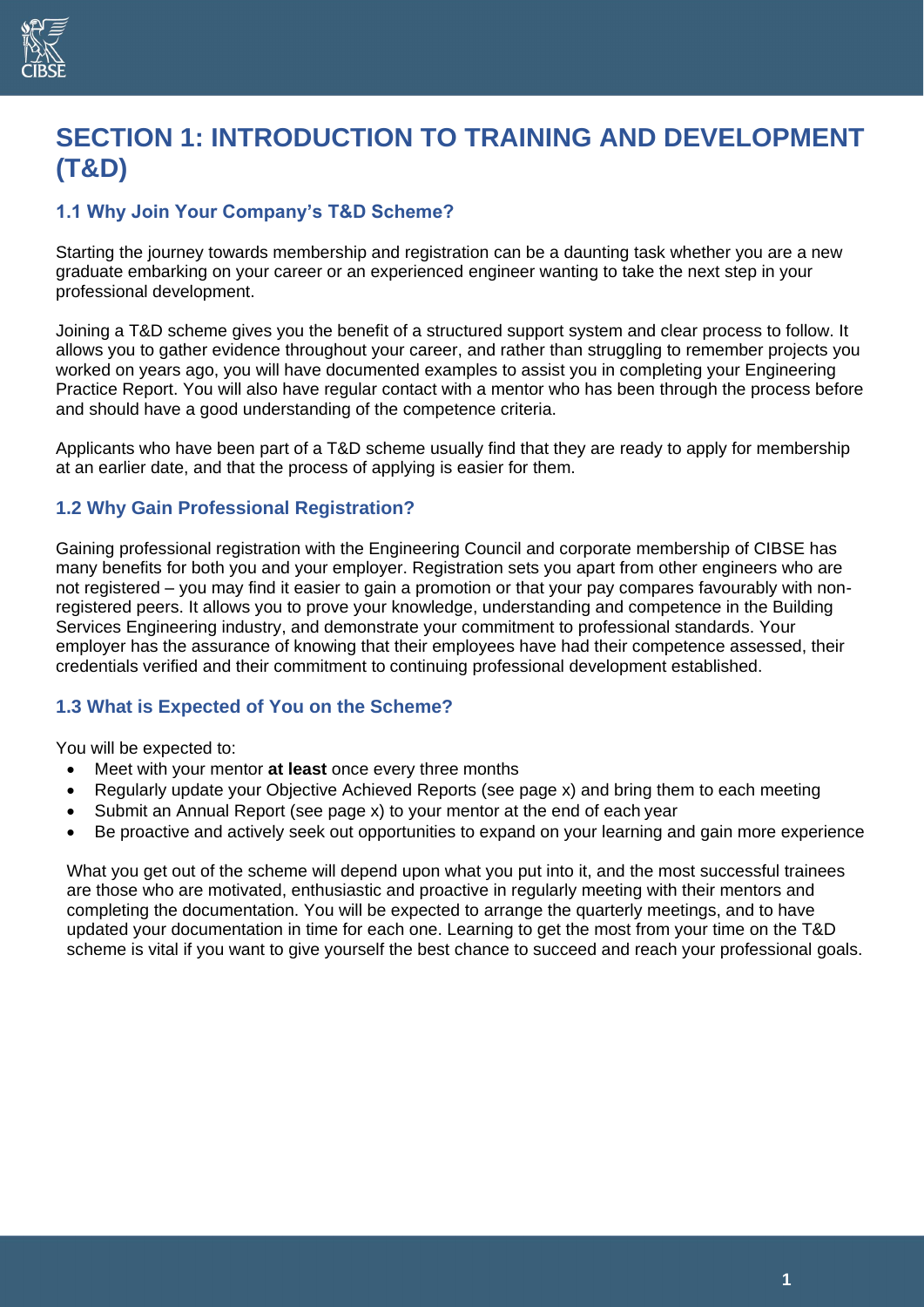

#### **1.4 Overview of the Process**

# **JOINING THE SCHEME** Choose your target grade and find a suitable mentor **REGISTRATION** ALL TRAINEES must register on the scheme with CIBSE. Submit T&D Plan Registration Form Apply for CIBSE Graduate or Student membership if not already done so. **THROUGHOUT THE PROGRAMME** Objective Achieved Reports (OARs) should be regularly updated to track your progress against the relevant competences. **QUARTERLY** Meetings with the mentor should take place at least quarterly. Updated OARs should be reviewed and mentor feedback recorded. **ANNUALLY** Annual Report and summary of your progress are submitted to your mentor. **AT THE END OF THE AGREED PERIOD OF T&D** Submit a final report in the form of a draft Engineering Practice Report to CIBSE for review by the T&D Panel. **ON COMPLETION OF ALL OBJECTIVES** Submit your application for Corporate Membership (MCIBSE CEng, MCIBSE IEng, ACIBSE IEng or LCIBSE EngTech) to CIBSE.

NB: Membership Fact Sheets L20, A20, IM20 and M20 provide application guidance towards LCIBSE EngTech, ACIBSE IEng, MCIBSE IEng and MCIBSE CEng respectively.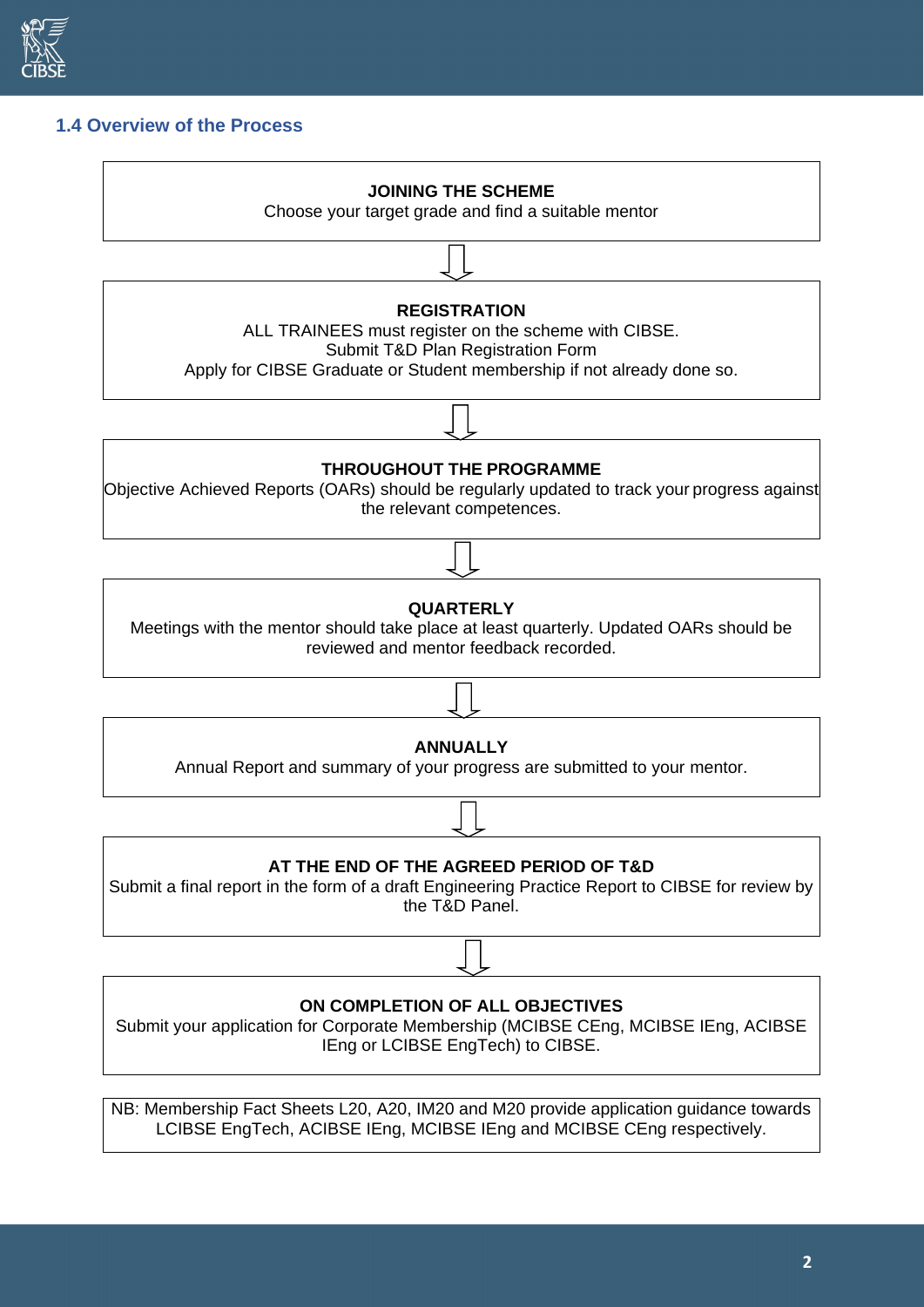

### **SECTION 2: WHICH GRADE SHOULD I BE AIMING FOR?**

The first step is to decide what your target grade of membership is. This will be the grade that your training will be tailored around and is based upon both your academic qualifications and your work experience.

Licentiate member of CIBSE (LCIBSE) with Engineering Technician registration (EngTech) Licentiates and Engineering Technicians apply proven techniques and procedures to the solution of practical engineering problems. You are required to apply safe systems of work. You will need to be able to provide evidence towards each of the LCIBSE EngTech competence criteria.

#### **2.1 Exemplifying Qualifications for EngTech Registration**

- An approved level 3 NVQ or SVQ in an engineering discipline.
- An approved qualification at level 6 in the Scottish Qualifications and Credit Framework.
- The City & Guilds Higher Professional Diploma in engineering.
- An Advanced/Modern Apprenticeship or other work based learning programme approved by a licensed professional engineering institution.
- International qualification recognised by the Dublin Accord

If you do not hold the correct qualifications, you can still apply for LCIBSE EngTech and will need to attend an interview.

For more information please see [www.cibse.org/licentiate](http://www.cibse.org/licentiate)

Associate of CIBSE (ACIBSE) with Incorporated Engineer registration (IEng) Eligibility for ACIBSE requires you to be engaged in technical and commercial leadership and possess effective interpersonal skills. You will exhibit a personal and professional commitment to society, to your profession, and to the environment. You will need to be able to provide evidence towards each of the ACIBSE IEng competence criteria.

Exemplifying qualifications for IEng Registration

- An accredited BSc, BSc (Hons), BEng or BEng (Hons)
- An accredited HNC (8 level H units) or HND (for programmes started before Sept 1999)
- An HNC (8 level H units) or HND started after 1999 (but before Sept 2010 for an HNC)
- An NVQ4 or SVQ4 plus appropriate further learning to degree level.
- International qualifications recognised under the Sydney Accord or FEANI Index.
- Individually assessed qualifications in similar areas.

For more information, please see [www.cibse.org/associate](http://www.cibse.org/associate)

#### **2.2 Member of CIBSE with Incorporated Engineer registration (MCIBSE IEng) or Chartered Engineer registration (MCIBSE CEng)**

Members of CIBSE develop solutions to engineering problems using new or existing technologies, through innovation, creativity and change and/or may have technical accountability for complex systems with significant levels of risk. You will need to be able to provide evidence towards each of the MCIBSE IEng competence criteria or MCIBSE CEng competence criteria. The MCIBSE IEng route was established for those that are working at the level of MCIBSE but only hold qualifications accredited for IEng.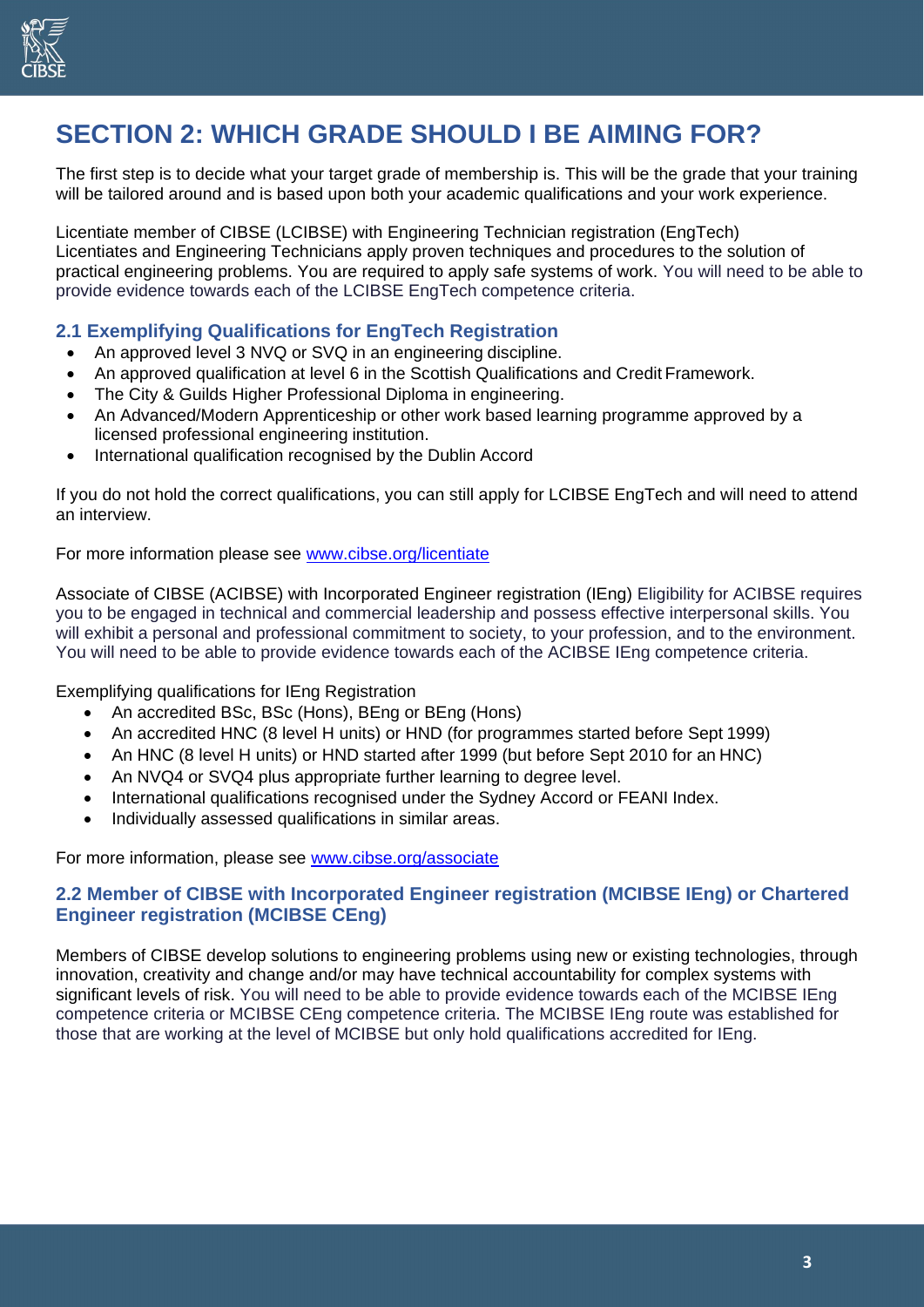

Exemplifying qualifications for CEng Registration:

- An accredited integrated MEng degree.
- An accredited BEng (Hons), plus either an accredited MSc or Engineering Doctorate (EngD)
- An accredited BEng (Hons) started prior to Sept 1999.
- International qualifications recognised under the Washington Accord or FEANI Index
- Individually assessed qualifications in similar areas.

For more information, please see [www.cibse.org/member](http://www.cibse.org/member)

To confirm if your qualifications are accredited, please contact [membership@cibse.org](mailto:membership@cibse.org)

#### **2.3 Trainees without Accredited Qualifications**

If you don't hold exemplifying qualifications for the grade of membership and registration you would like to apply for, don't panic! There is always a route to membership for you, and you still have several options:

#### **Qualification Assessment**

If you do hold higher education qualifications but they are not accredited, you will need to submit your qualifications for assessment by our Individual Case Procedure (ICP) Panel.

#### **Assessment for IEng**

If you hold an un-accredited Bachelor's degree in an Engineering discipline, it can be assessed for IEng registration. If successfully assessed at this level, you would be eligible to apply for ACIBSE IEng or MCIBSE IEng.

#### **Assessment for CEng**

If you have any of the following, your qualifications can be assessed for CEng registration:

- Unaccredited BEng (Hons) + unaccredited MSc or EngD
- Unaccredited integrated MEng
- Unaccredited BEng (Hons) + accredited MSc or EngD
- Accredited BEng (Hons) + un-accredited MSc or EngD

If successfully assessed at this level, you would be eligible to apply for MCIBSE CEng. Details of this process can be found at [www.cibse.org/qa](http://www.cibse.org/qa)

#### **2.4 The Technical Report Route**

If you do not have any relevant qualifications, or your qualifications do not meet the requirements for your desired level of registration, you can still apply for registration by following our Technical Report Route.

The Technical Report Route requires you to first obtain your desired grade of CIBSE membership (ACIBSE or MCIBSE). You would then write a Technical Report to demonstrate that you have the same level of technical understanding as someone educated to Bachelor's level (for IEng) or Master's level (for CEng).

See [www.cibse.org/trr](http://www.cibse.org/trr) for further information

#### **2.5 Help for Applicants**

If you're still not sure which grade is best for you, you may benefit from attending one of our webinars or membership briefings. These cover areas such as qualification requirements, the application process and how to start your engineering practice report.

For more information including dates, locations and how to book, visit [www.cibse.org/briefings](http://www.cibse.org/briefings)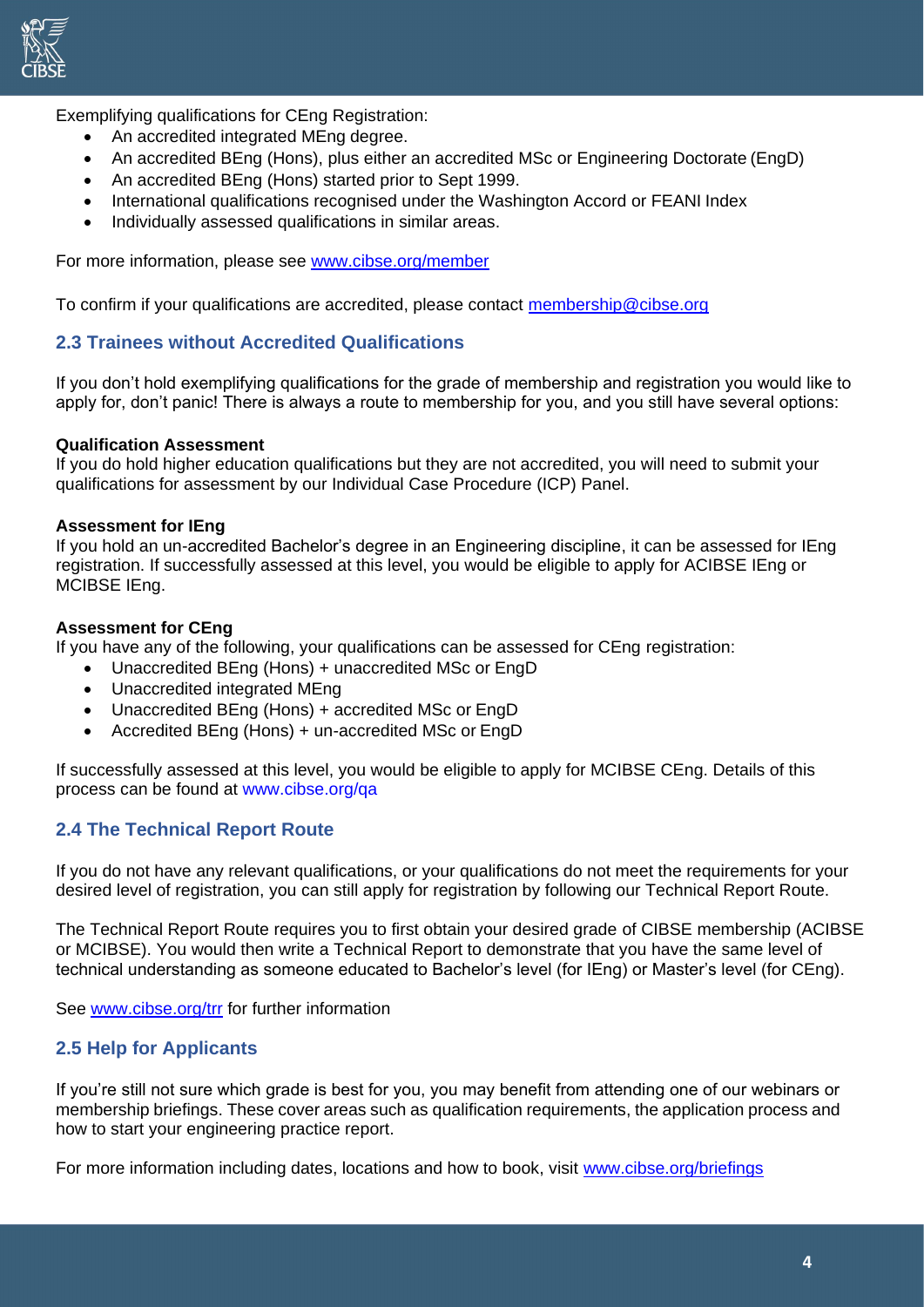

## **SECTION 3: JOINING THE SCHEME**

#### **3.1 Find a Mentor**

When you join your company's T&D scheme, the first step will be for a mentor to be assigned to you. Your mentor must be registered at the level you wish to apply for or higher. For example: your mentor must be an MCIBSE or Chartered Engineer if you are progressing towards CEng registration, or an ACIBSE or Incorporated Engineer or higher level if you are progressing towards IEng registration. Your mentor may hold Engineering Council registration through a different institution, as long as it is at the right level.

Your mentor is there to support you through your time on the scheme, and act as a sounding board for any concerns you may have. You should be meeting with them formally every three months to review your progress and receive feedback on your documentation. However, if you need to discuss something with your mentor outside of these quarterly meetings don't be afraid to get in touch with them – they are there to help you.

#### **3.2 CIBSE Membership**

You must already hold CIBSE membership at student, graduate or affiliate grade, and if not, an application for membership must be submitted along with your T&D registration form. The company you work for must have a scheme that has already been approved or is seeking approval.

#### **3.3 T&D Registration**

You should submit a [T&D Registration form](https://cibse.egnyte.com/dl/r7hIJek6Ii) to CIBSE ideally **within three months of starting** a programme, as it registers you as a T&D trainee with CIBSE.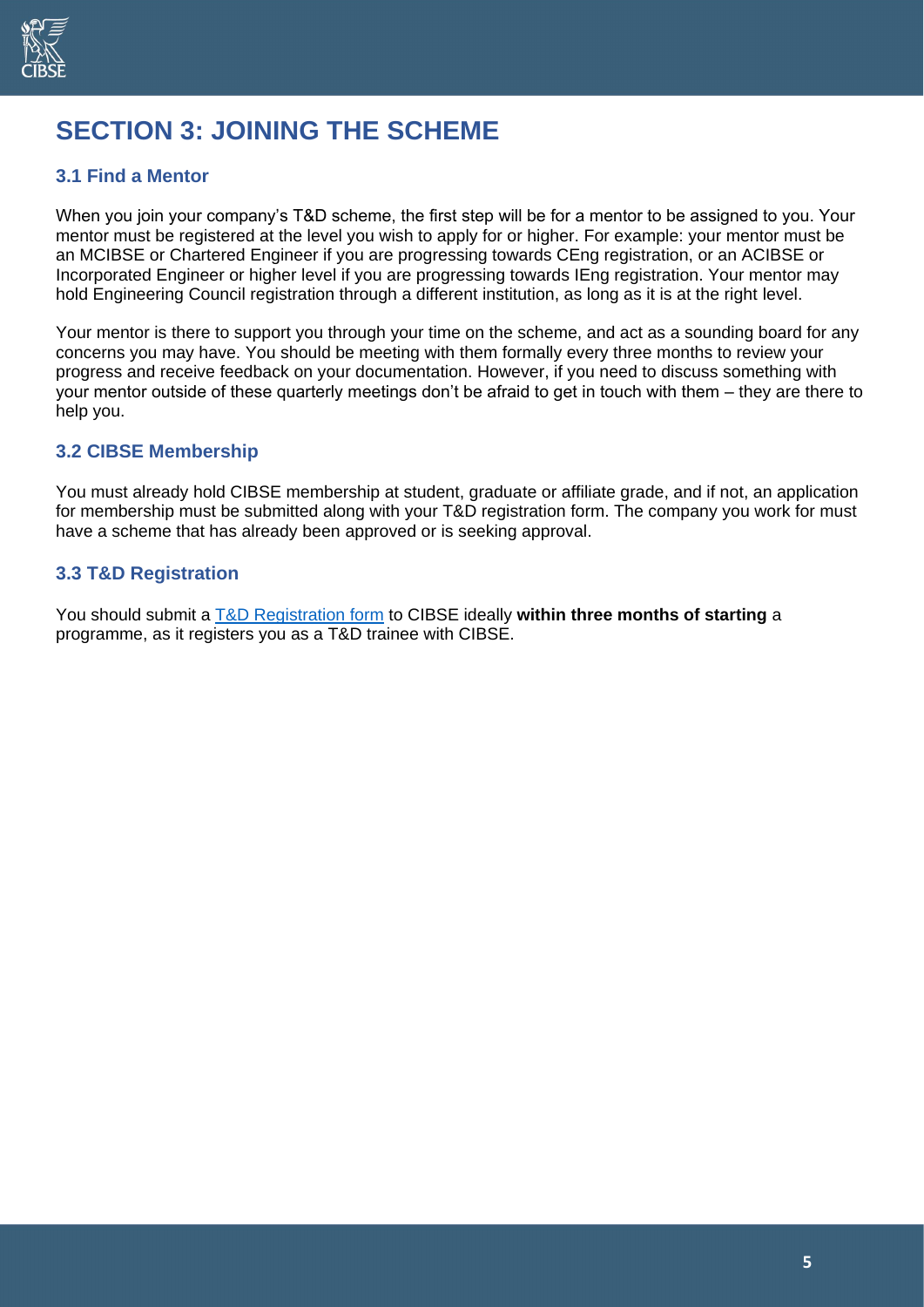

### **SECTION 4: Building up your T&D Portfolio**

Your T&D Portfolio will contain the following:

- Objective Achieved Reports
- Annual Reports
- Written mentor feedback

|  | Sample forms for your T&D portfolio are provided at www.cibse.org/t-d |
|--|-----------------------------------------------------------------------|
|--|-----------------------------------------------------------------------|

In order to complete the documentation necessary to build your T&D portfolio, you will need to become familiar with the competence criteria for your desired grade. Take some time to read through the competence criteria, and for each one considers what kind of work might contribute to the necessary experience.

#### **4.1 How to Complete the Objective Achieved Reports (OARs)**

You should complete one OAR for each competence criteria you are required to meet. Identify the competence at the top of the form, and then fill in the following sections:

#### **Practical Experience**

Practical experience is likely to be the lengthiest section. Your entries here will record the various activities such as tasks, projects, meetings, etc., in which you have acquired the knowledge, experience or ability the competence specifies.

Record data about:

- the event (date, place, purpose, people involved) and your role in it
- Your analysis of how, and what, you learned. Do not be afraid to include negative experiences, such as a client meeting involving an argument, which enabled you to learn from your own mistakes or mistakes made by others

Where possible, use key words which refer back to the range statement or the competence itself. When reporting on the Interpersonal Skills competences (Section D*)*, some examples from outside work may be appropriate.



Remember, it is not sufficient to record **what** you did – in each case, you must say **what you learned** and **how it links to the Competence Objective**.

#### **Structured Learning**

The structured learning section should record any courses, conferences, seminars or similar, giving the dates and locations, as well as the title and summary of content. (Course materials provided and your postcourse evaluation will help you to focus on how well the course achieved its learning aims in your case).

#### **Private Study**

Under private study, note your reading from books, journals or elsewhere, relevant to the competence. You should also include any relevant research you have done. Again you should include an evaluation of the usefulness to you of what you have read.

#### **Observations**

The observations section asks you as trainee to take stock of your progress: it is recommended that you make an entry here annually.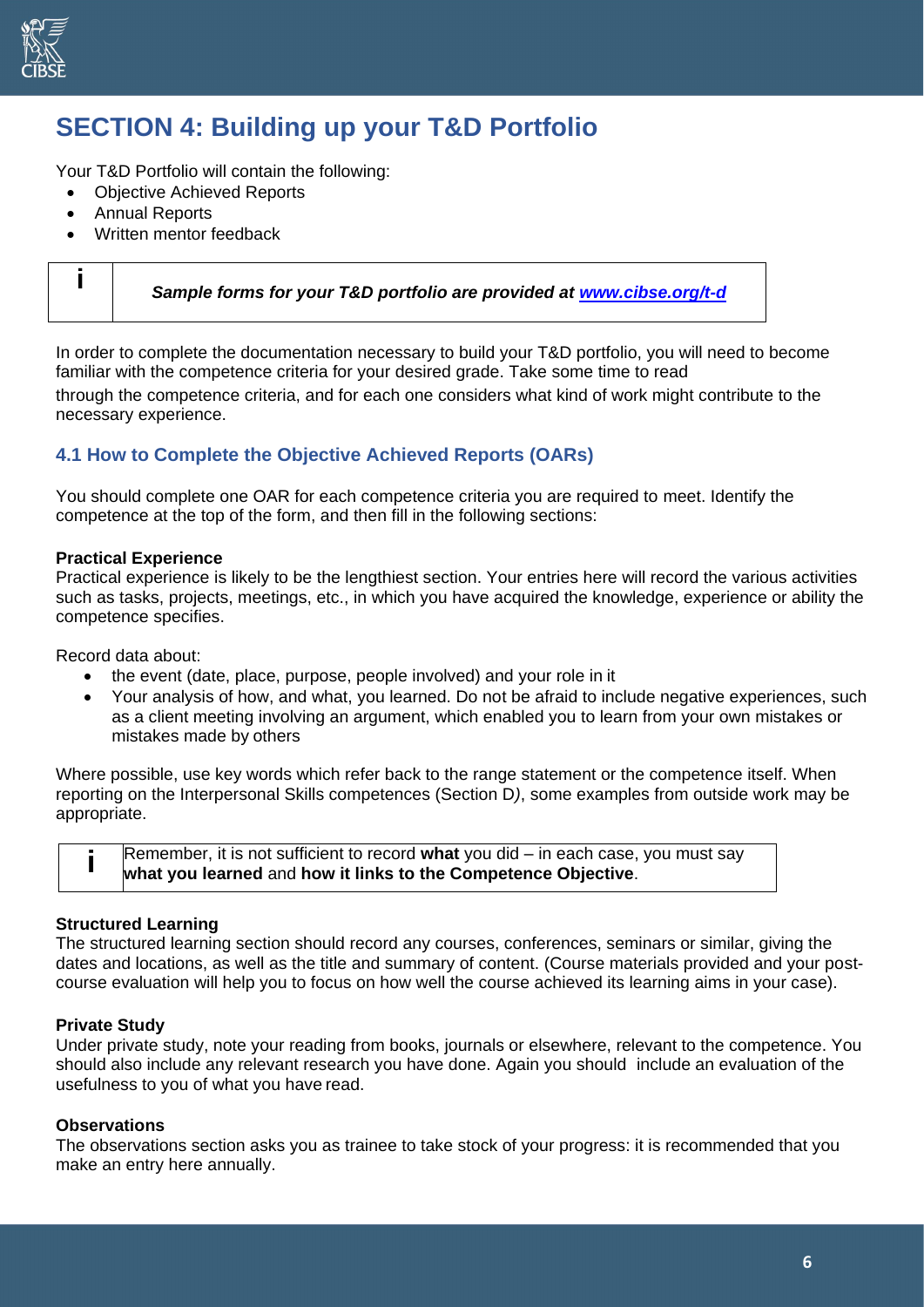

The OAR forms have been designed to ensure that your activities are not only recorded but are reflected upon so that the process by which new skills and knowledge are acquired becomes a conscious one. In this way, aspiring building services engineers become reflective professionals, laying the foundations for future learning.

OARs should be considered live documents, to which further information can be added right up to the point of your membership application. Remember not to only use examples from your favourite projects – you may have gained valuable experience elsewhere.

Your OARs should be reviewed by your mentor at the quarterly meetings. Your mentor should provide written feedback which should be stored either in hard copy or electronically.

#### **4.2 How to Complete Annual Reports**

At the end of each year of T&D, an Annual Report must be submitted to your mentor to enable them to monitor your progress. Combine the best examples from your OARs so far and include:

- activities since submitting your T&D registration or the last annual report: nature of employment, work undertaken, training events, visits, study, reading, Competence Objectives addressed;
- your own evaluation of these activities, for example, strengths and weaknesses identified;
- activities envisaged for the coming year, for example, work in prospect, training/ visits/research planned, Competence Objectives to be tackled;
- your own observations on progress, mentioning opportunities and difficulties you foresee;
- general comments from your mentor on 'work in progress', reporting any particular difficulties encountered and/or indicating the future direction the two of you are planning towards completion of the Objectives.

#### *i The more effort you put into your OARs and annual reports, the easier you will find writing your Engineering Practice Report*

It will help if you:

- become familiar with the Competence Objectives you are working towards;
- keep your own notes, e.g. a daily or weekly record of what you did at work, noting when links occur to you between your activity and one or more of the Objectives. This record is not to be submitted, but to be used as a reminder when you are completing your OARs;
- update your OAR forms at least once a month;
- schedule regular meetings with your mentor specifically to discuss your T&D activities;
- take the documents to every appraisal, progress or career development meeting with your employer.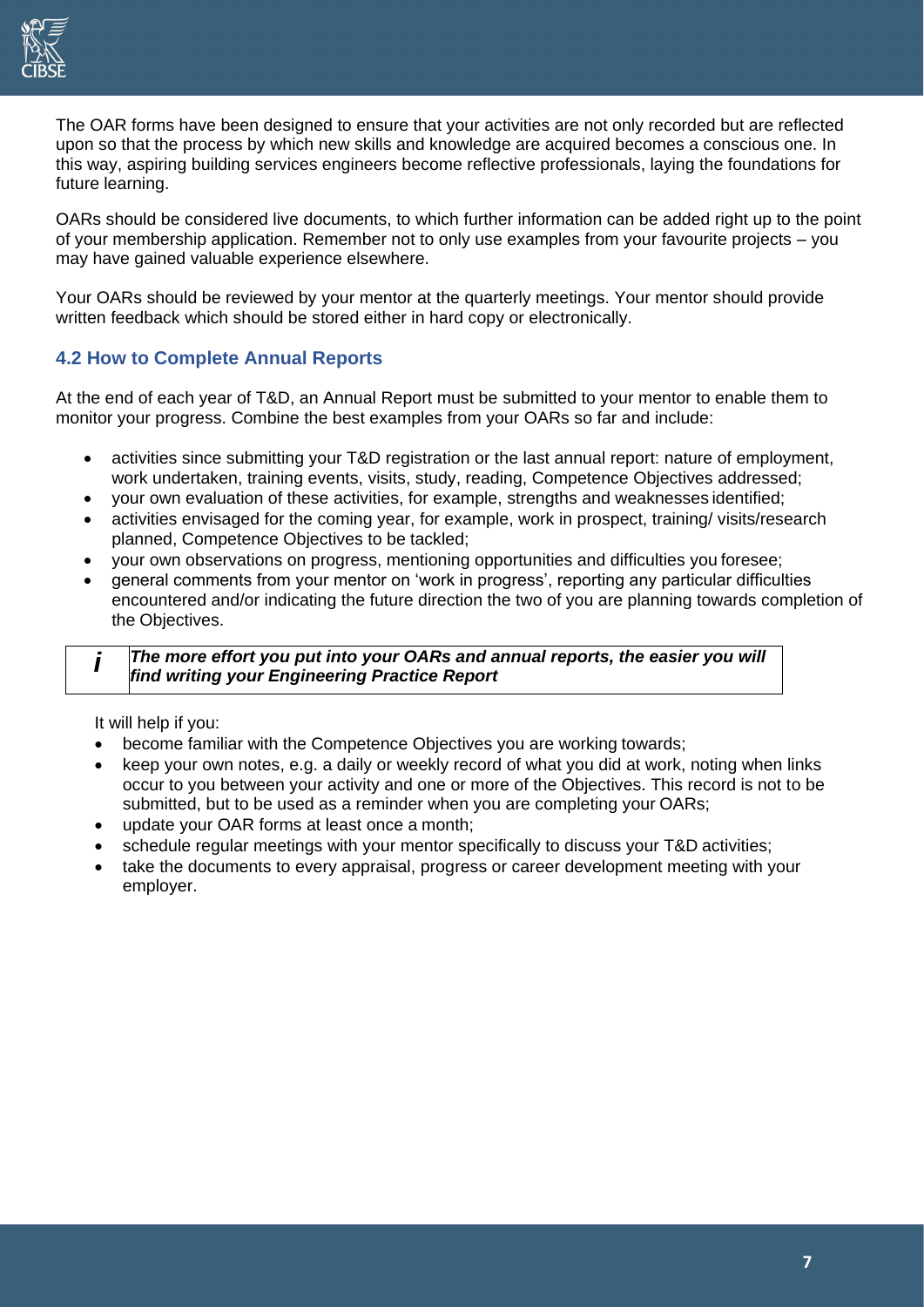

### **SECTION 5: Applying for Corporate Membership**

#### **5.1 Final Report and Application for Membership**

At the conclusion of your T&D period, you will need to consider, and discuss with your mentor, when you might be ready to apply for membership and registration. If you and your mentor both feel that you are ready to progress, at this stage you should then write your final report.

**Please note that** your final report will form the basis of an Engineering Practice Report (or Work Experience Report for LCIBSE EngTech applicants), which is a significant part of the application. Experience has shown that a T&D trainee does not have to carry out a major re-write of their final report to form their Engineering Practice Report. The intention is for you to record the most appropriate examples of your career episodes. This will allow you to consider all aspects of your careers/experience and not just the projects you have been involved in.

The final report can be submitted to CIBSE and will be reviewed by the T&D panel, giving you a valuable opportunity to get feedback from people who work with the institution and understand what we are looking for. The T&D panel will identify areas that are strong, and any where you may need further work before submitting your application for corporate membership and registration.

For ACIBSE IEng, MCIBSE IEng and MCIBSE CEng applicants based in the UK, there are two closing dates a year: 1<sup>st</sup> February and 1<sup>st</sup> August. Overseas applicants, or those applying for LCIBSE EngTech, may apply at any time.

CIBSE are here to help and support you on your journey, so if you do have any questions don't hesitate to get in touch with us at [membership@cibse.org](mailto:membership@cibse.org) or on **02087723650**.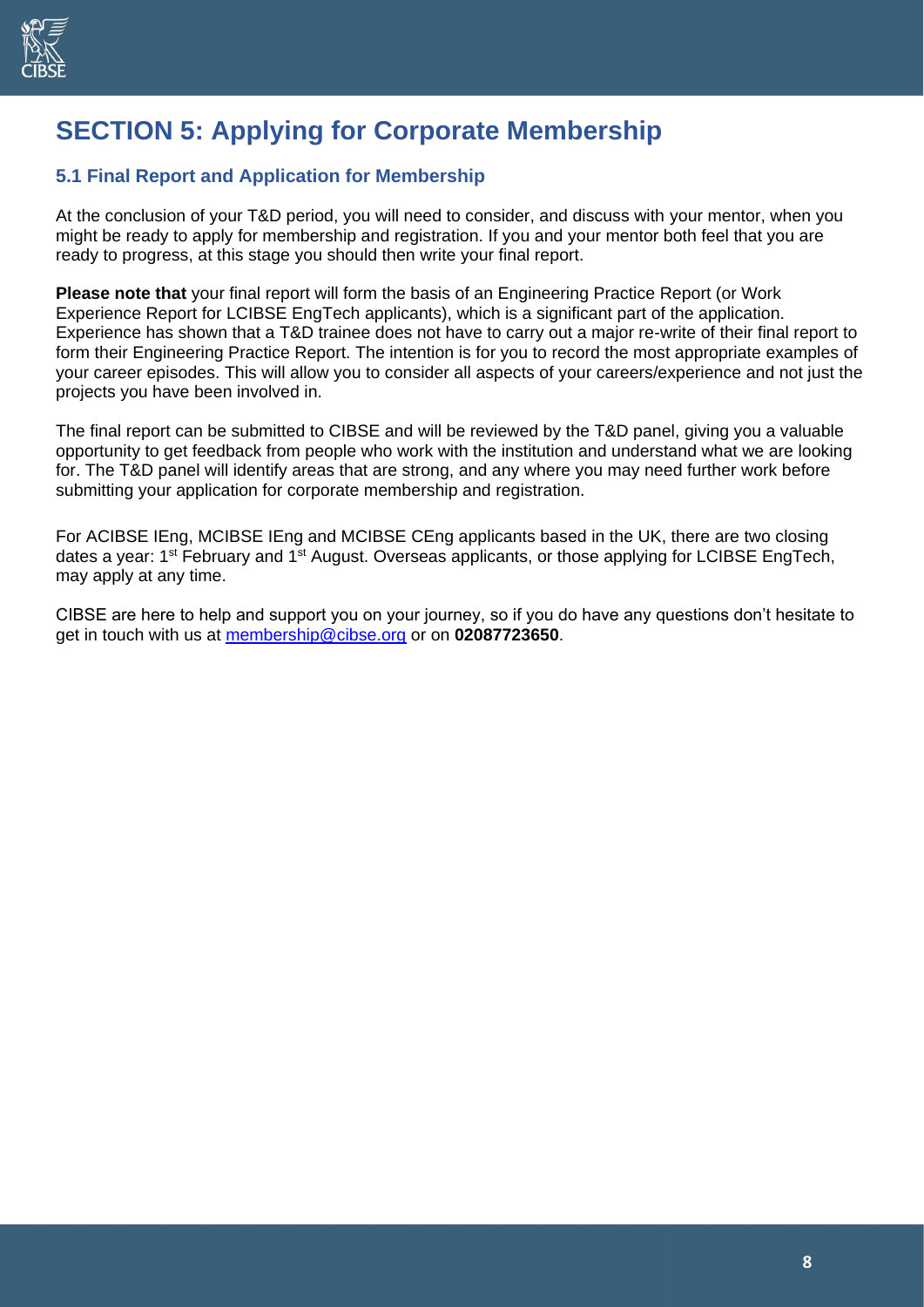

### **SECTION 6: APPENDICES**

#### **Appendix 1: Useful Links**

**[CIBSE T&D page](http://www.cibse.org/t-d)**

**[CIBSE Member Grade](http://www.cibse.org/member)** 

**[CIBSE Associate Grade](http://www.cibse.org/associate)**

**[CIBSE Licentiate Grade](http://www.cibse.org/licentiate)**

**[CIBSE Accredited Courses](http://www.cibse.org/membership/accredited-courses)**

**[CIBSE Closing Date for Applications](http://www.cibse.org/membership/help-for-applicants/closing-date-applications)**

**[CIBSE CPD](http://www.cibse.org/cpd)**